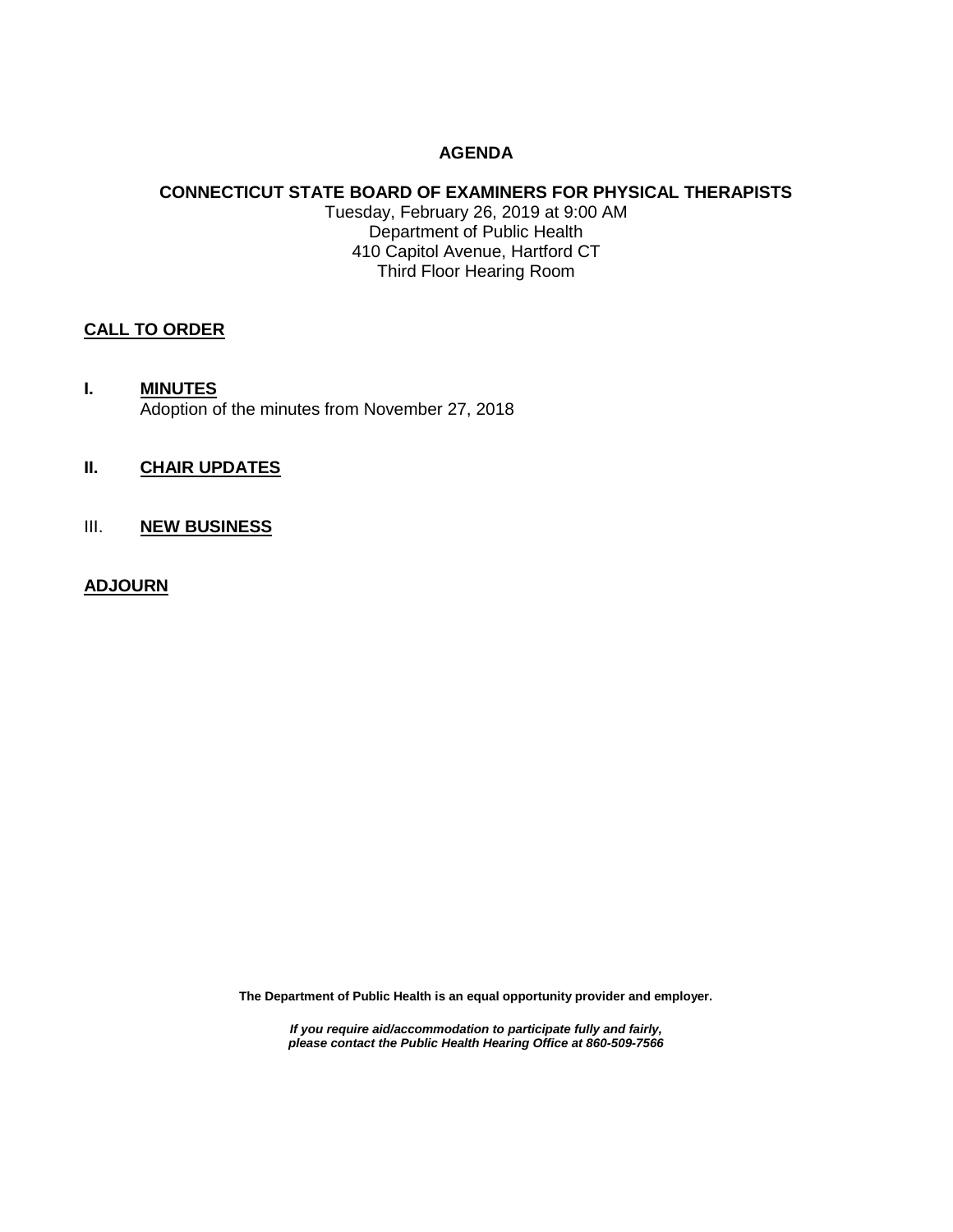*The following minutes are draft minutes which are subject to revision and which have not yet been adopted by the Board.*

The **Connecticut State Board of Examiners for Physical Therapists** held a meeting on November 27, 2018 at the Department of Public Health, 410 Capitol Avenue, third floor Hearing Room, Hartford, Connecticut.

| <b>BOARD MEMBERS PRESENT:</b> | Mary Lou Sanders, MS, BSN<br>Michael J. Parisi, PT                          |
|-------------------------------|-----------------------------------------------------------------------------|
| <b>BOARD MEMBERS ABSENT</b>   | Andrea O'Brien, PT                                                          |
| <b>ALSO PRESENT</b>           | Stacy Schulman, Esq., Hearing Officer, DPH<br>Jeffrey Kardys, Board Liaison |

The meeting began at 8:30 a.m.

#### **I. MINUTES**

The minutes from the June 19, 2018 and September 24, 2018 meetings were reviewed. Mr. Parisi made a motion, seconded by Ms. Sanders, to adopt the minutes. The motion passed.

#### **II. NEW BUSINESS**

Meeting Dates for 2019 The following meeting dates were scheduled for 2019 February 26, 2019 (snow date March 5, 2019) May 14, 2019 August 27, 2019 December 3, 2019 Meetings will be scheduled for 9:00 a.m., at the Department of Public Health, 410 Capitol Avenue,

Hartford, Connecticut. Meeting dates are subject to change.

# **III.** *ADJOURNMENT*

There was no further business and the meeting was adjourned at 8:35 a.m.

Respectfully submitted, Mary Lou Sanders, MS, BSN Connecticut State Board of Examiners for Physical Therapists